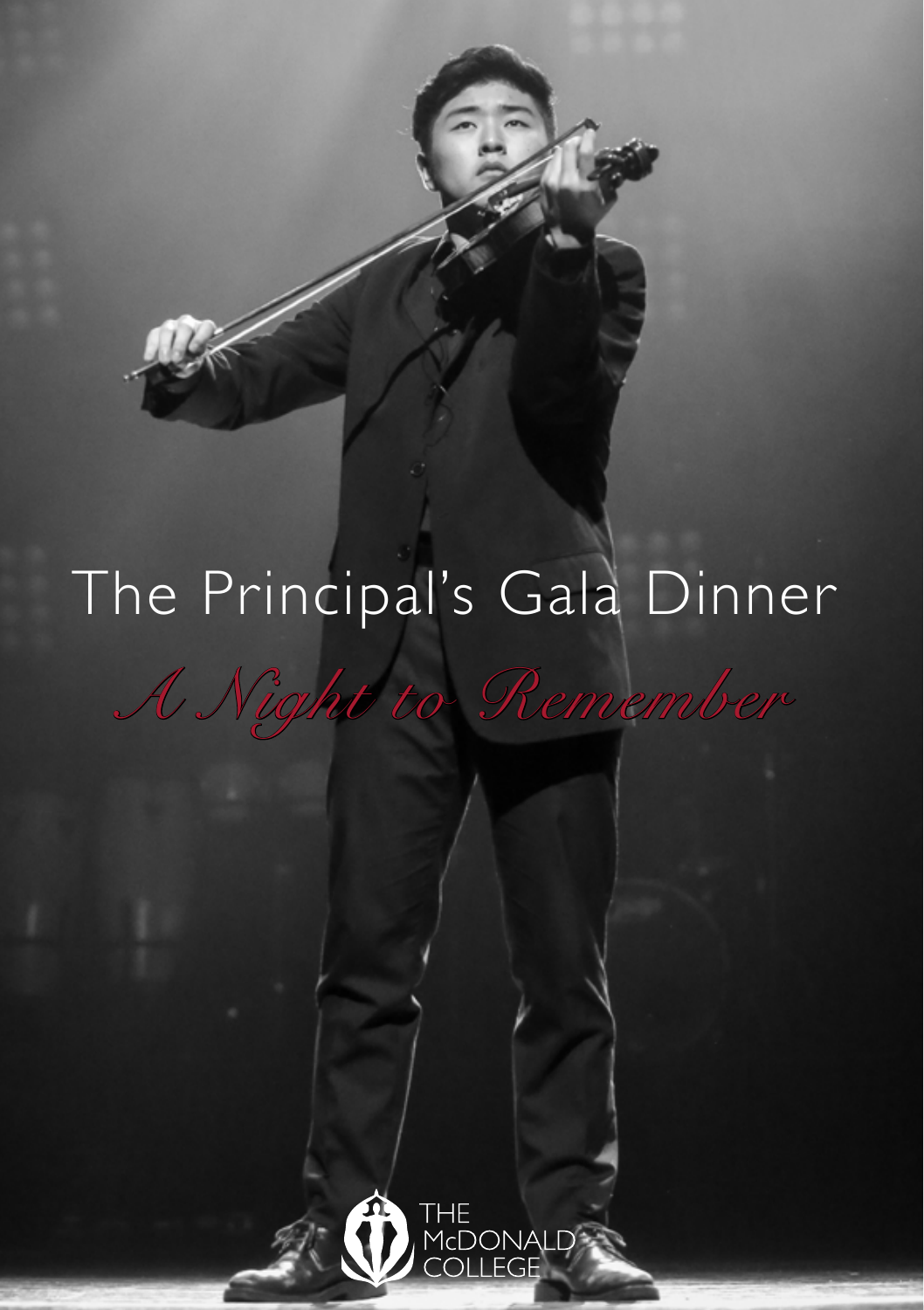### PRINCIPAL'S MESSAGE

Thank you for joining us this evening and thus supporting our amazing school. Tonight, we celebrate the 35th anniversary of The McDonald College and the 93rd anniversary of the Ann McDonald College of Dancing. Our historical reach is wide and varied – from academia to performance and most importantly, to providing an environment that sculpts the journeys of creative and passionate young Australians.

Tonight is about community coming together to enjoy an evening of fine food, good company and wonderful entertainment, but more than that, we are here to envision the next 35 years of our College. We are not a 'sandstone' school with a century old tradition; we are a unique and proud young school that is committed to nurturing enquiring young minds that are passionate about performance and are steeped in creativity and diversity.

We need your help to ensure that we can continue to support students through our vast scholarship and assistance programs together with the continual upgrade of our facilities and further develop our partnerships that offer pathways to the future for our graduates. Perhaps you know of an individual or an organisation that would take pride in sponsoring our College in one way or another!

Whether you buy a raffle ticket, purchase an auction item or make a donation, I thank you. The profits from this evening will be directed to our bathroom renovation fund.

I recognise and pay tribute to all those dedicated to our vision on our young journey thus far. I thank you. Rest assured your efforts and commitment are highly valued and have not gone unnoticed.

Thank you for supporting our high ideals to nurture Australia's emerging talent.

Maxine Kohler **Principal** The McDonald College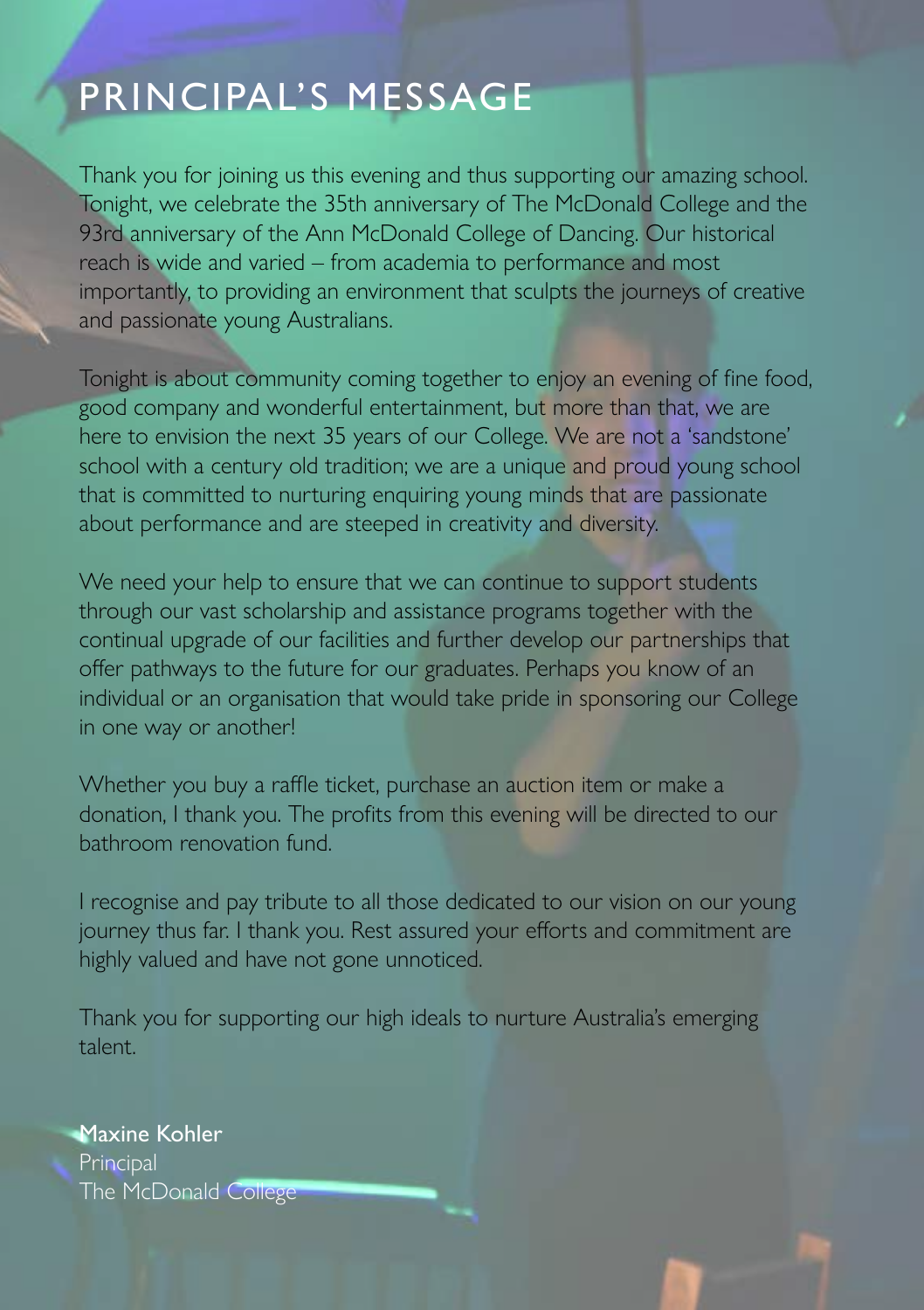## EVENING PROGRAM

| 6.30pm             | Pre-dinner drinks<br>Acting Students performing Commedia dell'arte     |
|--------------------|------------------------------------------------------------------------|
| 7.00 <sub>pm</sub> | Guests seated                                                          |
| 7.10pm             | Welcome – College Principal, Mrs Maxine Kohler                         |
|                    | Introductions - Callan Smith MC                                        |
| 7.20 <sub>pm</sub> | Junior Jazz Dance Dynamix                                              |
|                    | Senior Jazz Dance Dynamix                                              |
| 7.25 <sub>pm</sub> | Lucky Door Draw                                                        |
| 7.30 <sub>pm</sub> | Entree served – Performance by Katia Fuscaldo and Martin<br>Mulholland |
| 7.45pm             | Performance by Jeremy Yong                                             |
| 7.55pm             | Musical Theatre Performance Brand New You from 13                      |
| 8.10 <sub>pm</sub> | Dinner served. Performance by Katia and Martin                         |
| 8.30pm             | Performance by Year 7/8 Ballet students                                |
| 8:35pm             | Live Auction                                                           |
| 8.50pm             | Introduction of Simone Waddell & draw Lucky door prize                 |
| 9.00pm             | Dessert served                                                         |
| 9:05 <sub>pm</sub> | Performance by Robert Adam                                             |
| 9:30 <sub>pm</sub> | Raffle winners drawn                                                   |
| 9.40 <sub>pm</sub> | Tea and coffee served                                                  |
| 10:50pm            | Announcement of last dance                                             |
| 11.00pm            | Guests depart                                                          |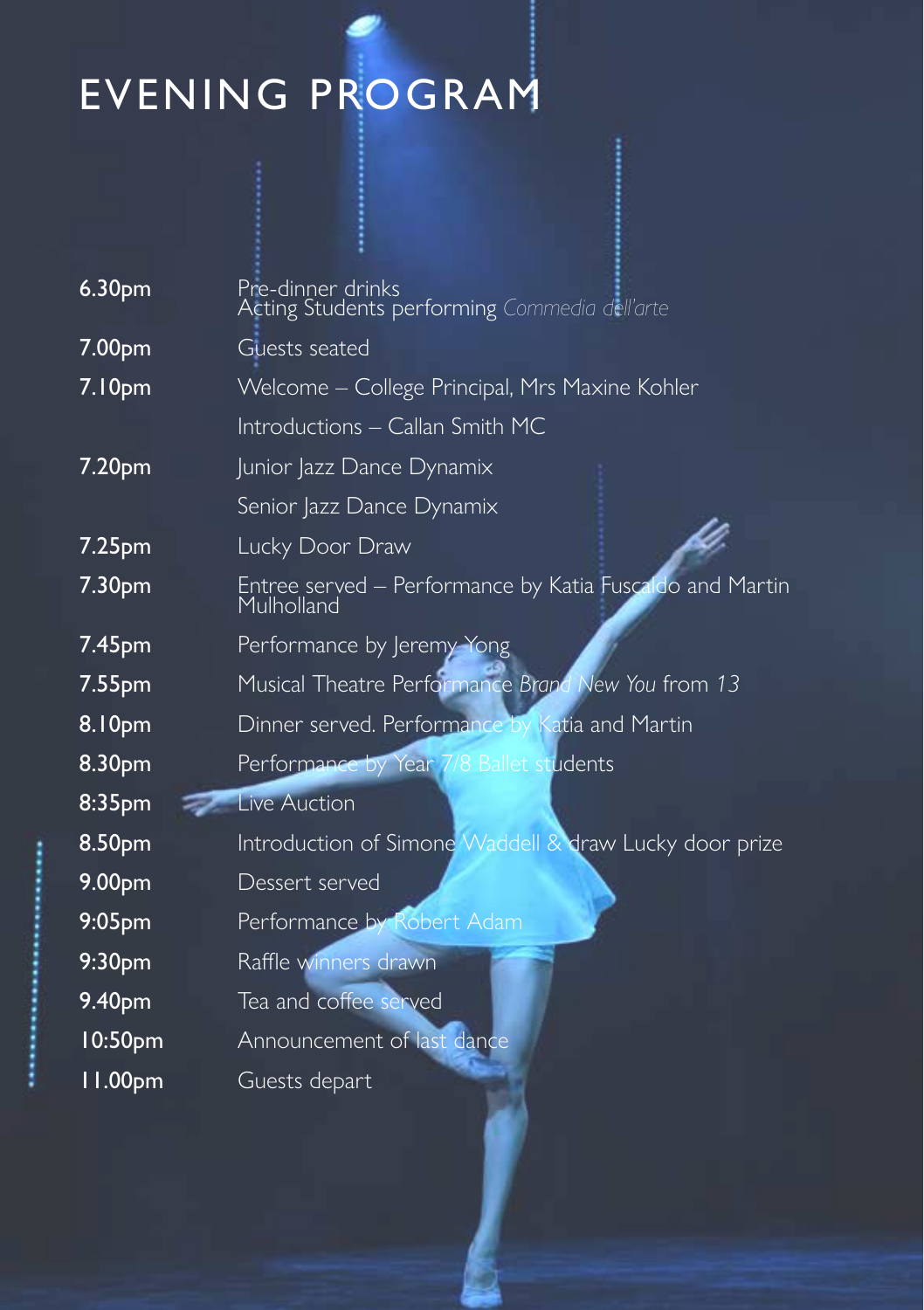### AUCTION ITEMS & CONDITIONS

### The Live Auction will commence at approx. 8.35pm.

Where possible, auction items will be displayed. Alternatively, a photo and/or description of the item will be available. Auction items are deemed to have been inspected by all prospective purchasers prior to the commencement of the auction.

The Auctioneer will be in sole charge of the bidding process. In the case of a dispute over a bid, the dispute will be settled in consultation with the Auctioneer. The Auctioneer reserves the right to refuse any bid without declaring the reason, and some items will have a reserve price that may effect the Auctioneer's decision. If this occurs the item can be negotiated by private treaty with any interested party without declaring the reserve price.

All goods and items are described in this programme. The McDonald College and its representatives make no implied warranties or guarantees in respect to property or services offered.

All sales are final. No refund or exchange will be issued on any items. All items are at the risk of the purchaser(s) at the fall of the hammer. Items are only valid as specified in the terms and conditions of the item as supplied by the donor.

#### PAYMENT TERMS

Payment by the successful bidder must be made immediately following the sale unless otherwise arranged with the Auctioneer.

The following payments will be accepted: Cash, Cheque, EFTPOS and Credit Card. We will have portable credit card machines to take to the tables after the fall of the hammer to facilitate payment and ensure no delays at the end of the evening.

Items may be collected on presentation of the receipt to an authorised representative of The McDonald College.

In the event an item is unable to be removed from the venue on the evening, due to size or inconvenience, items can be collected from The McDonald College on presentation of the receipt within one week of the event. We thank you for your participation. Happy bidding and enjoy!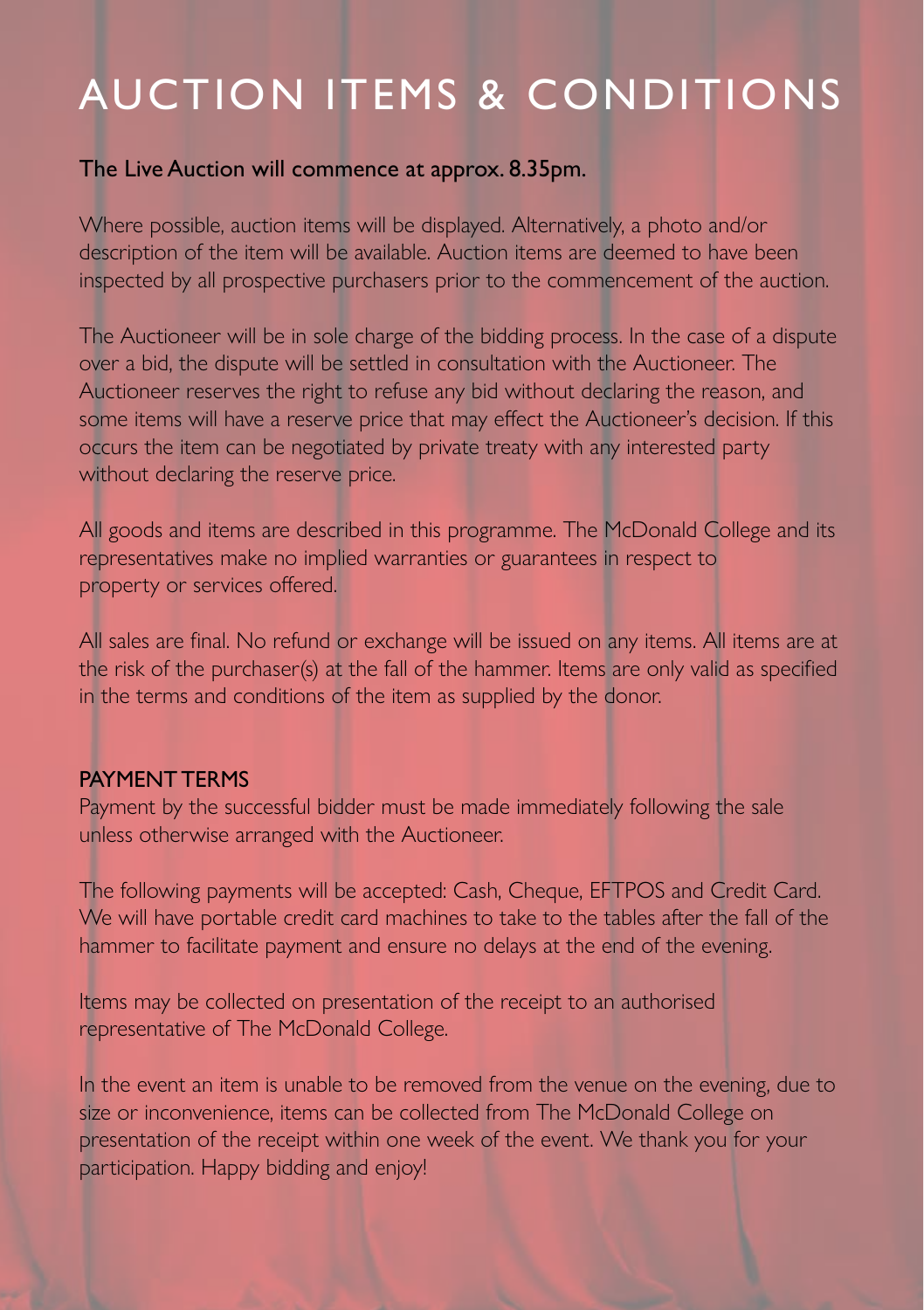### MEET OUR ALUMNI

### CALLAN SMITH (MC)



of the youngest contestants in MasterChef Australia. He was a Top 10 Finalist in 2017. Since then, he has taken #thepopupproject around Australia, wowing audiences and food connoisseurs with his theatrical and delicious creations, which combine science with everyday cooking.

Katia has been performing as a soulful singer and songwriter since she was young. After graduating from the College she signed to SONY/BMG and studied at

the Australian Institute of Music. Her musical collaborations include Sydney Opera House, The Basement, The Hunter Valley (Wyndham Estate), Stadium Australia, Federation Square, Evelyn (Fitzroy) &

Cape Bar.

In his graduating year (2016) Callan made history as one

KATIA FUSCALDO



ROBERT ADAM



Robert recently completed his Bachelor of Music Performance (Vocal Performance) with the Sydney Conservatorium of Music, Opera Department. His musical collaborations have included Opera Australia, ANZAC Tattoo, Sydney Opera House and Sydney Conservatorium of Music.

SIMONE WADDELL



Simone Waddell was the first Australian to win a scholarship to the prestigious Berklee College of Music in Boston. After completing her music degree, Simone continued her career internationally into Asia, Europe, the U.S.A and Australia, performing in countless top venues both solo and with world-class musicians.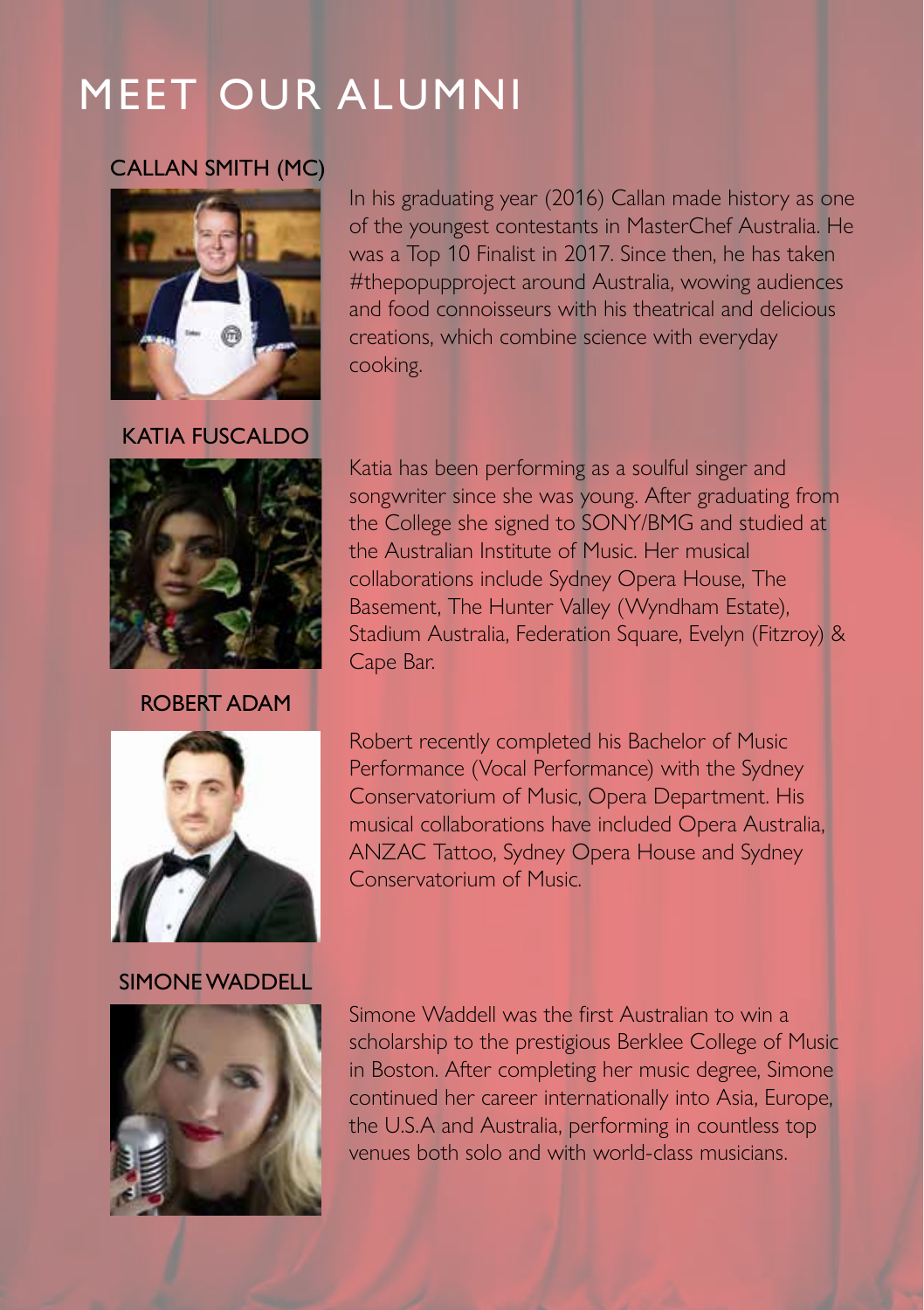## SILENT AUCTION ITEMS

| 1. McDonald College Performing Arts                                                 | $4 \times A$ reserve tickets to one high performance season                                                             |
|-------------------------------------------------------------------------------------|-------------------------------------------------------------------------------------------------------------------------|
| 2. Bloch<br>Erik Sawaya Photography                                                 | \$100 Bloch Voucher + 1 hour Dance Portfolio Photo<br>Shoot with Erik Sawaya incl. one image                            |
| 3. South Sydney Rabbitohs                                                           | South Sydney Rabbitohs 2019 team signed jersey                                                                          |
| 4. Leeon Studio Pilates                                                             | Initial Session & 10 Studio Sessions                                                                                    |
| 5. DeLorenzo Hair and Cosmetic Research                                             | Hair care pack                                                                                                          |
| 6. Orange Theory Fitness, Concord                                                   | 8 weeks of training at Orange Theory Concord                                                                            |
| 7. Perfect Form Physiotherapy                                                       | Products pack including;                                                                                                |
|                                                                                     | • Front Splits Fast Full Package (Manual & DVD)<br>• The Perfect Pointe Parents Manual<br>• The Training Turnout Manual |
|                                                                                     | • Dance Conditioning Books 1 & 2<br>• Ball Conditioning for Dancers                                                     |
| 8. Hilton Sydney<br>Captain Cook Cruises                                            | Voucher for two (2) to enjoy breakfast in our Glass<br>Brasserie followed by Harbour Story Cruise for two               |
| 9. Estee Lauder Group                                                               | Large Cosmetic Pack                                                                                                     |
| 10. Erik Sawaya Photography                                                         | One-hour Dance Portfolio Photo Shoot incl. 1 Image -<br>Erik Sawaya and hair care pack by Hair by Giulia                |
| 11. Erik Sawaya Photography                                                         | One-hour Dance Portfolio Photo Shoot incl. 1 Image -<br>Erik Sawaya                                                     |
| 12. Sarah Minol                                                                     | 5 x 30 mins Private Lessons in term 4                                                                                   |
| 13. Sydney Dance Company                                                            | 1 x 10 FlexiPack to attend adult dance classes at<br>Sydney Dance Company                                               |
| 14. Sydney Dance Company and lunch/dinner<br>at Vizio Restaurant                    | Two tickets to Bonachela/Obarzanek on 1 November<br>2019 and lunch/dinner at Vizio Restaurant                           |
| 15. Signed point shoes by Amy Harris, Principal<br>of The Australian Ballet Company | Signed and worn Ballet shoes by Amy Harris, Principal<br>of The Australian Ballet Company.                              |
| 16. Bloch                                                                           | Pair of hand decorated sparkle red pointe shoes                                                                         |
| 17. Voyager Tennis Academy                                                          | One-hour private tennis tuition with one of Australia's<br>top tennis coaches - Luke Bourgeois                          |
| 18. Graham Letters from Macnaught                                                   | Macnaught Retracta Hose                                                                                                 |
| 19. Denise Reid                                                                     | Louis Vuitton Keepall Bandoulière 55 bag                                                                                |
| 20. Sydney Opera House & Porto Bello                                                | $2 \times A$ Reserve tickets to $\dot{A}$ $\dot{O}$ Làng Phố and<br>lunch/dinner \$100 Porto Bello Restaurant voucher   |
| 21. The Wiggles                                                                     | Party Time Big Show family pass and Wiggles gift pack                                                                   |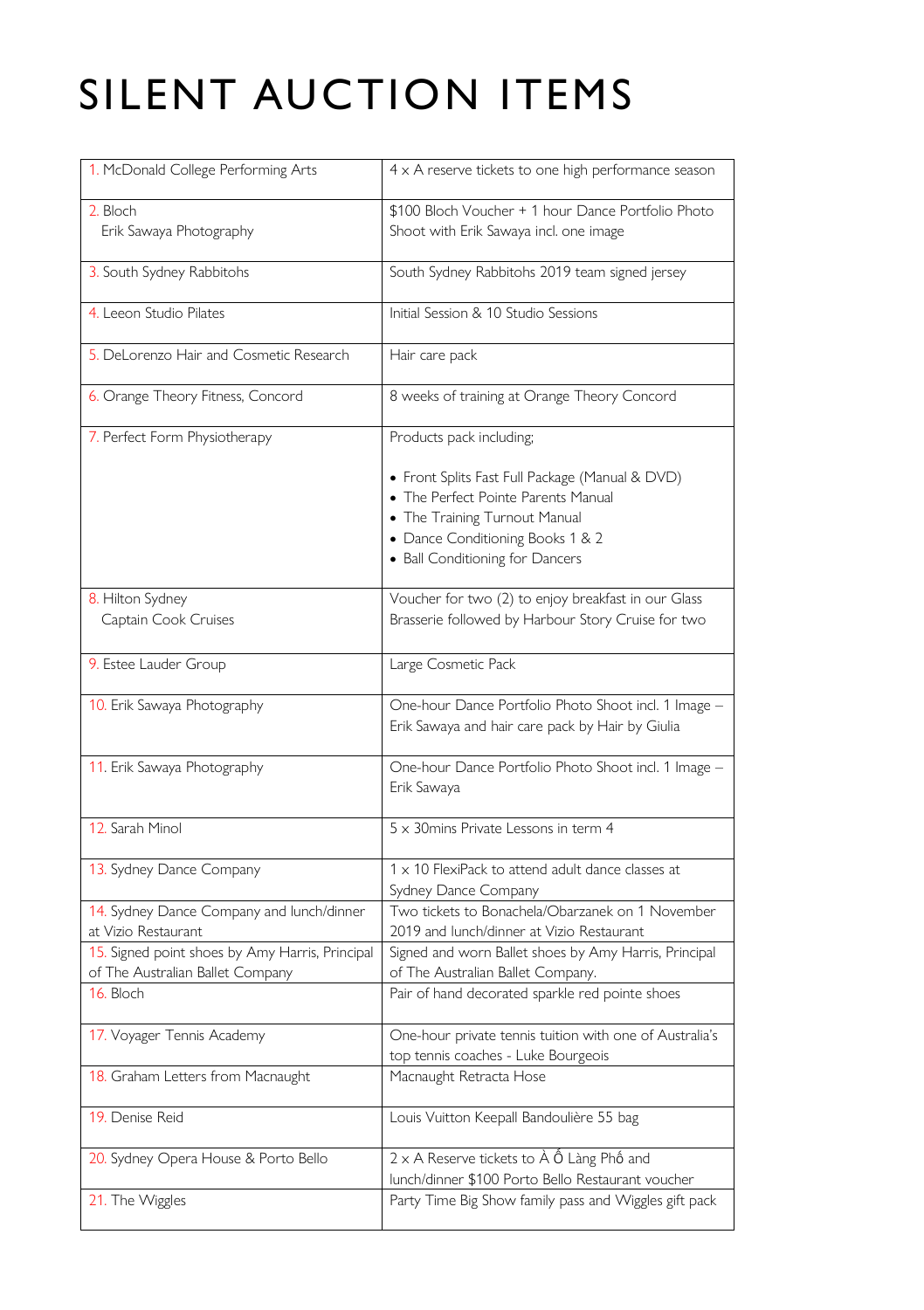### SILENT AUCTION ITEMS

| 22 Denise Reid                      | Wooden Chopping Board & Serving Tray Set.<br>Handmade in India           |
|-------------------------------------|--------------------------------------------------------------------------|
| 23. Denise Reid                     | French tassel curtain tie backs                                          |
| 24. Watkins Family                  | Wiggles merchandise pack                                                 |
| 25. Jodie Muir / More to the Pointe | Dancer's Bundle including pointe shoe fitting from<br>More to the Pointe |
| 26. Kitchen Culture                 | Two-hour kitchen design consultation                                     |
| 27. Yoon Family                     | Johnny Walker Blue Label Scotch                                          |
| 28. Yoon Family                     | Royal Salute Scotch                                                      |
| 29. Yoon Family                     | Bordeaux Chateaux Collection wine pack                                   |
| 30. Yong Family                     | 2004 Vintage Moet & Chandon                                              |
| 31. Painting on Canvas              | The Black Swan                                                           |
| 32. Painting                        | Alexandra Colvin - After the Fire                                        |

\*Disclaimer: The McDonald College does not take responsibility for the authenticity of items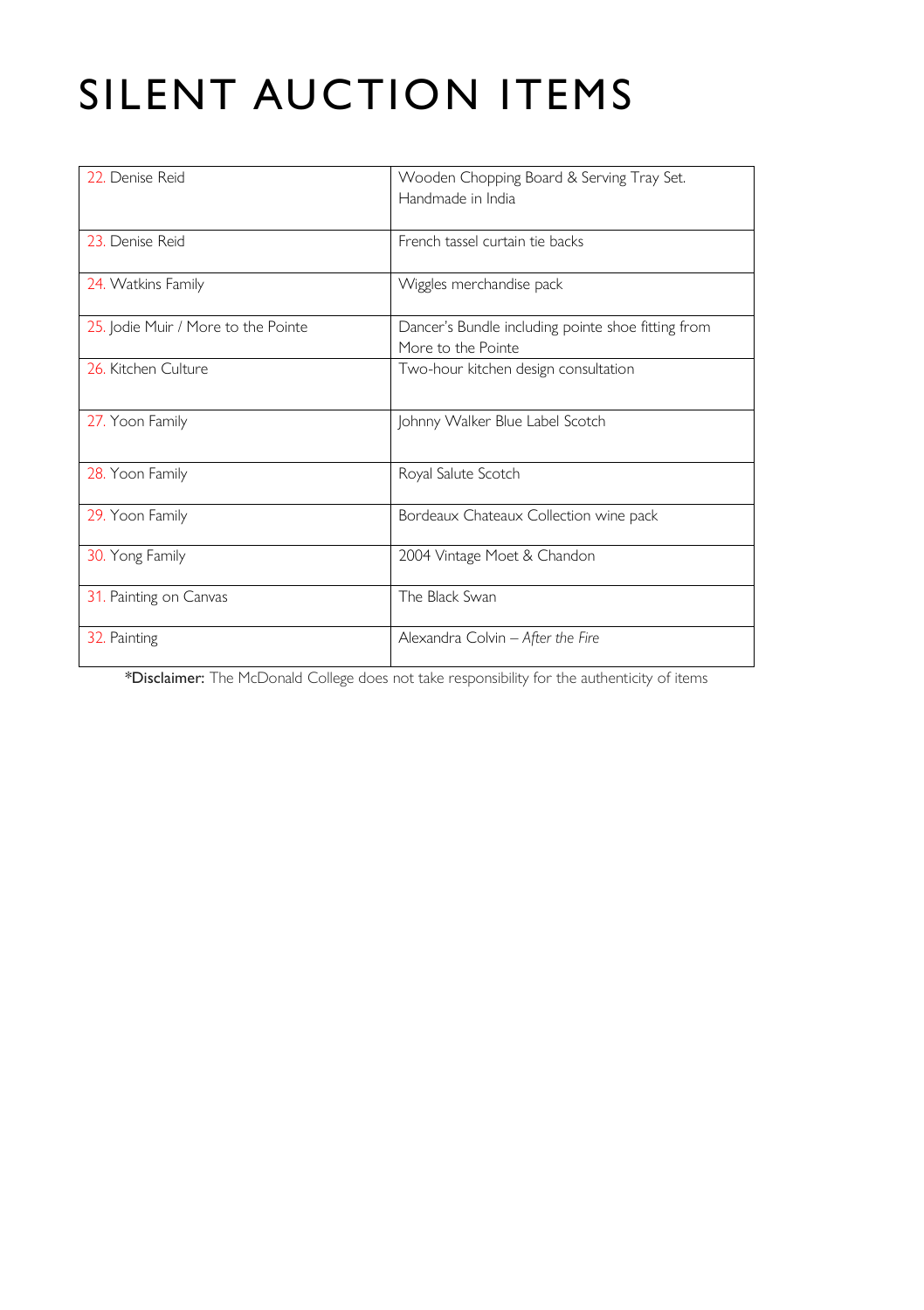### LIVE AUCTION ITEMS

**1ST PRIZE: P&O Pacific Explorer Twin Share 4 night Moreton Island Cruise**  Indulge in a short break, four-night Moreton Island Cruise on P&O's newest addition, The Pacific Explorer. The large ship feels like a floating resort and its uncrowded decks provide a touch of luxury.

Unlike the buffet dining of traditional cruising, the Pacific Explorer has replaced this with The Pantry, a new concept in dining offering fresh food areas such as a delicatessen, Mexican cuisine, fish and chips, Pan-Asian food and elegant Italian options. The ship also boasts a nightclub, live entertainment venues, age-appropriate kids clubs and a number of expansive swimming pools. The Pacific Explorer also features a day spa, gym, an adult's only retreat and duty free shopping.

On Day 3, enjoy the day and evening exploring one of the world's largest sand islands, Moreton Island. It's one of mother nature's greatest achievements and remains today much the same as thousands of years ago. The cruise will depart Sydney on Monday 30 March 2020 and return Friday 3 April 2020.

### **2ND PRIZE: 1 night accommodation at The Langham Hotel, including dinner and tickets to** *Sylvia*

Enjoy one night accommodation at the 5-star luxurious Langham Hotel Sydney for handcrafted furniture, soft panelled walls, high ceilings and artwork from esteemed sophisticated restaurants which offer the finest food and impeccable service.

Sydney Opera House. Sylvia is a co-production between Houston Ballet and The Australian Ballet and Choreographed by Stanton Welch AM. The 2 B Reserve tickets are valid for the Sydney performance of Sylvia between 9 – 23 November 2019.

### **3RD PRIZE: Concord Golf Club - 18 Holes of Golf for 4 people**

oldest and most prestigious Clubs. Redesigned by world-renown course architect Tom Doak, Concord Golf Club is a challenging and superbly presented golf course. championship tournaments including the Australian PGA, NSW Open, ANZ Championship and Australian Women's Open.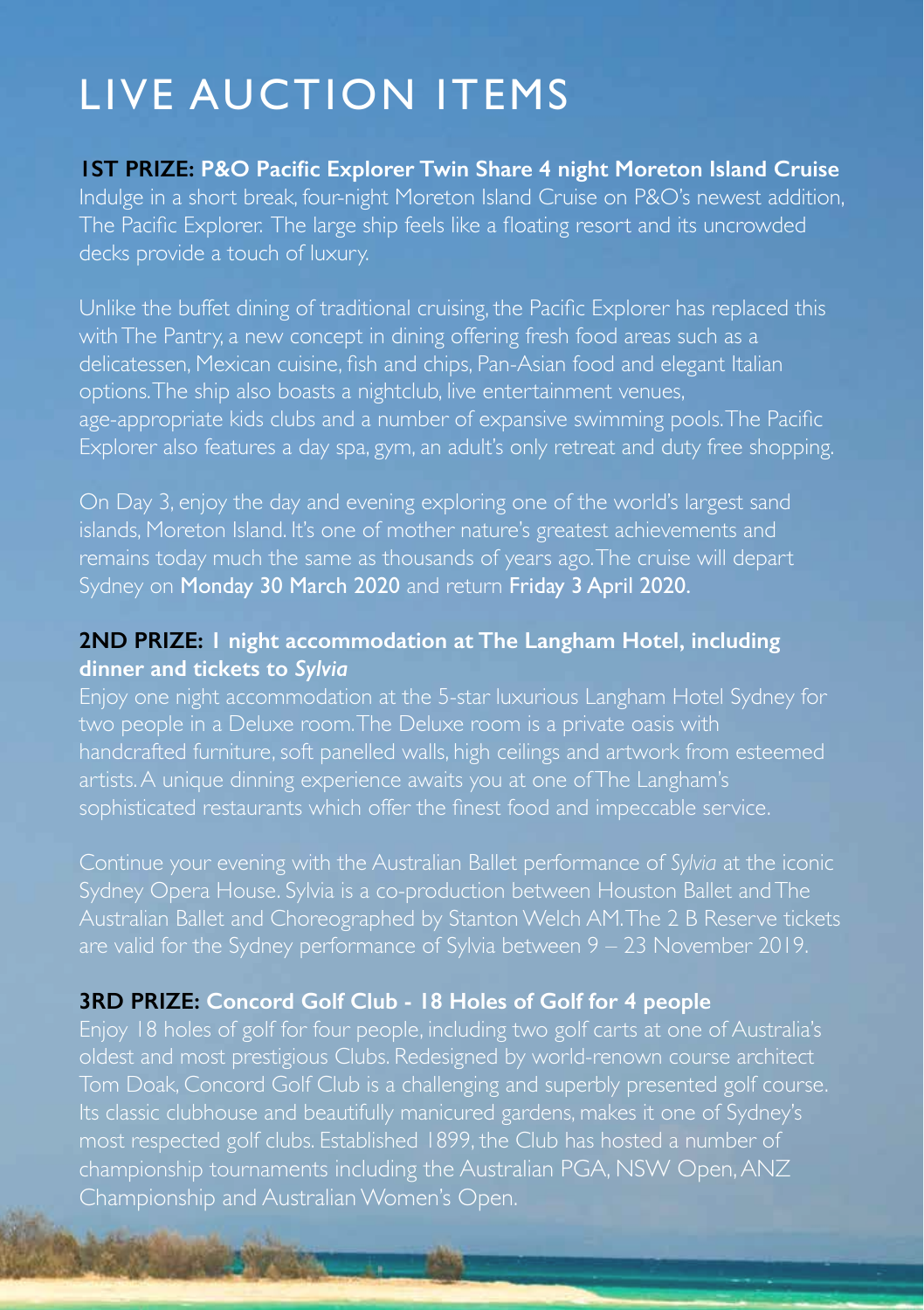### ACKNOWLEDGEMENTS

The McDonald College is grateful to the following individuals for their support with the evening's events.

Parents & Friends Committee Andrew Jacobs Margaret Markham Linda Gilbert Michelle Deaker Peter Kraft Maxine Kohler Sarah Minol Lily Awad **Agatha Locantro** Callan Smith Shauna Maguire Katia Fuscaldo **Aqua Luna** Martin Mulholland Robert Adam Simone Waddell Peter Eirth & Technical Production Students The McDonald College & After Hours Teaching Faculty

We would also like to acknowledge the following donors and sponsors for the generous contributions to this fundraiser.

#### *Families & Individuals*

Kirk Family, Yoon Family, Yong Family, Guo Family, Watkins Family, Picas Family, Nader Family, Deale Family, Denise Reid, Amy Harris, Ortenzia Borre, Erik Sawaya, Agatha Locantro, Sarah Minol, Cindy Lee, Rachel Peterson.

#### *Organisations*

The Australian Ballet, Leeon Studio Pilates, Delorenzo Hair and Cosmetic Research, Concord Golf Club, Orange Theory Fitness (Concord), Australian National Maritime Museum, Perfect Form Physiotherapy, Pancakes on the Rocks, Hilton Sydney, Estee Lauder Group, Riverside Theatres, The McDonald College & The McDonald College After Hours Program, Sydney Opera House, Dance Australia, Sydney Dance Company, Hair by Giulia, Bloch, The Wiggles, Gullivers, South Sydney Rabbitohs, Taronga Zoo, Captain Cook Cruises, Voyager Tennis Academy, Macnaught, Strathfield Golf Club, Wests Ashfield, Trevor Lee & Son, Portobello Caffe, Vizio Caffe, More to the Pointe, Kitchen Culture, Hello World.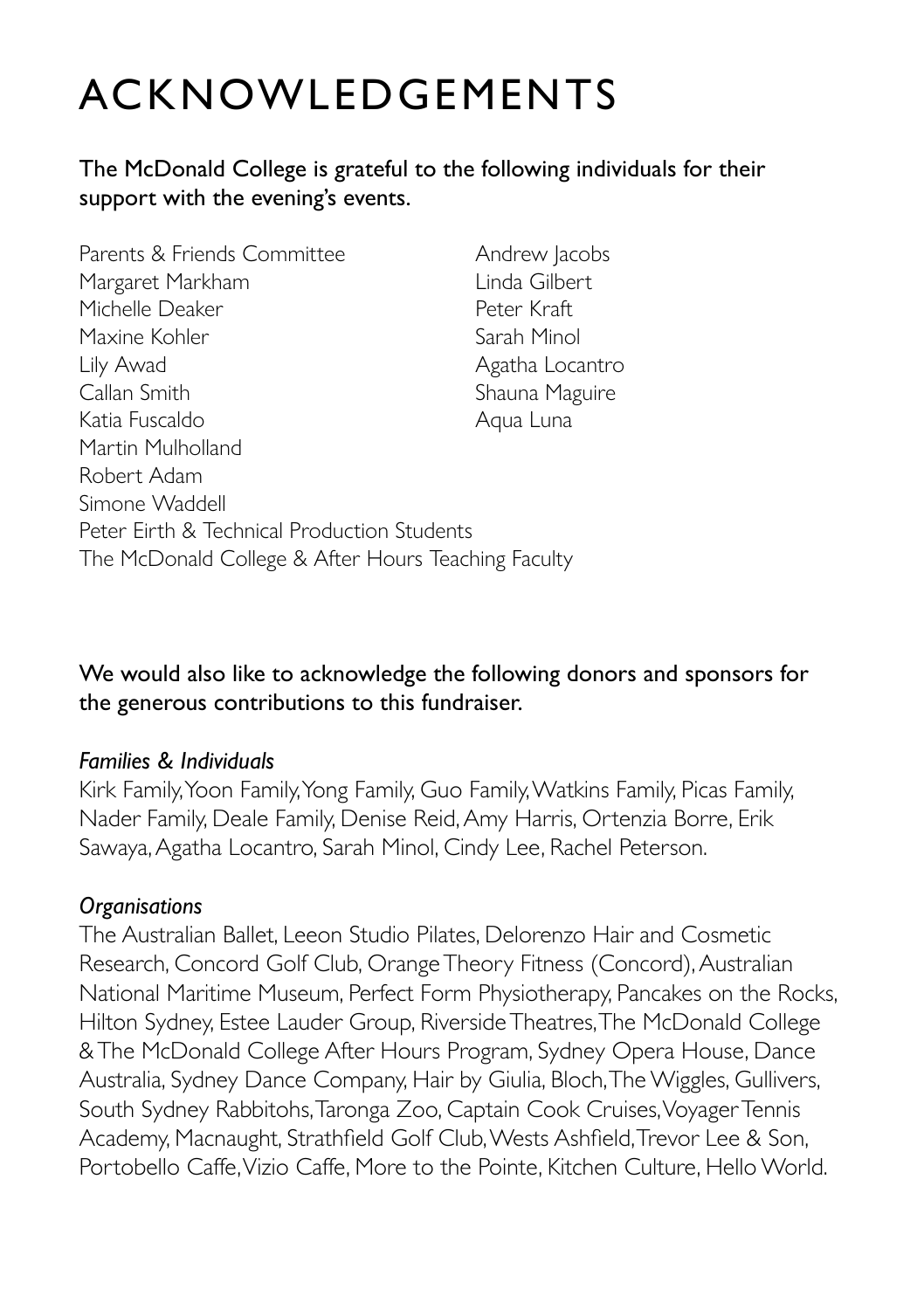# STUDENT PERFORMERS

#### **Junior Jazz Dance Dynamix** *FAITH*

Abbey Heinecke Charlotte Heinecke Ava Micallef Charlize Portes-Green Isabella Lazic Mia Thomas Ava Chippeck Sascha Horn Henry Burgess Dusty Tardieu Claudia Moore

#### Senior Jazz Dance Dynamix *STAND DOWN*

Zoe Horn Tamar Hirschberg Grace Jones Rebecca Cody Angelica Rushworth Amy Auwardt Halle Trajcevski Alannah Heinecke

#### Year 7 & 8 Ballet Students *FARANDOLE*

Jemima Atkins Annabelle Burgess Jacqueline Dean Melissa Lott Mia Luu Sienna Micallef Annie Wu

Music *HELL'S KITCHEN* Jeremy Yong

#### Acting *COMMEDIA DELL'ARTE* Amy Auwardt Renee Billing Alexandra Goufas Milan Guberinic Mackenzie Hodges Ash Hodgkinson Molly Hughes Luana Kensett Jag Mishchuk Sylvie Proude Harrison Vu

### Musical Theatre *BRAND NEW YOU*

Jasmine Argyropoulos Chloe Au Samuel Austin Grace Cooper Ava Downey Madison Elliott Rocco Forrester-Sach Alyssa Garcia Connor Griffith Mya Hammond Alannah Heinecke Kristen Hockley Brea Holland Grace *lones* Christian Kim Alessandra Kitinas Jordan Koulos Darcy Martin Josie Penn Jack Reason Justin Sacco Jeremy Salmon Emily Skipper Katie Turner Amos Walker Tamsyn Willey Mimi<sup>'</sup> Zhou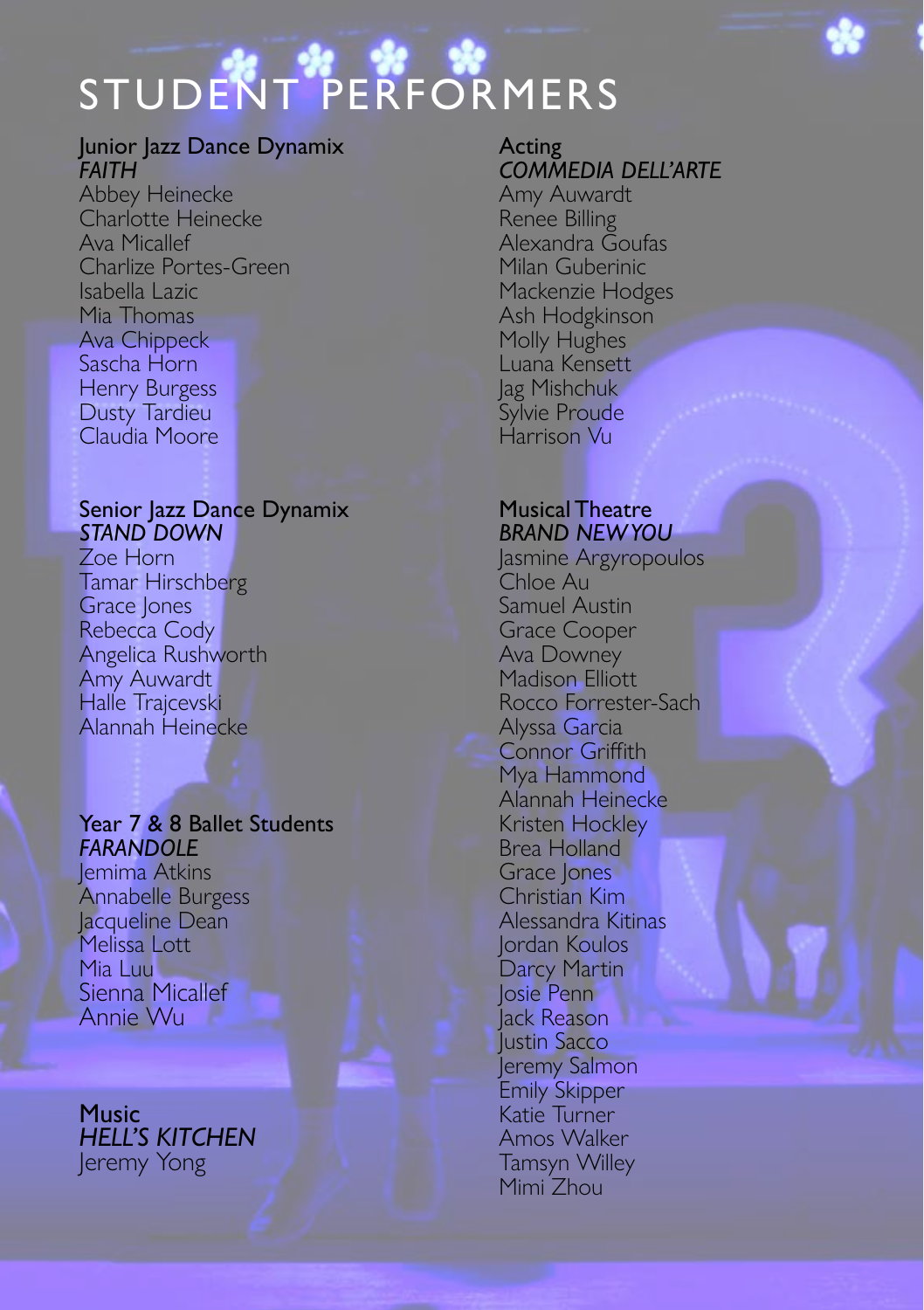### THANK YOU

The McDonald College would like to thank the following contributors for their support.